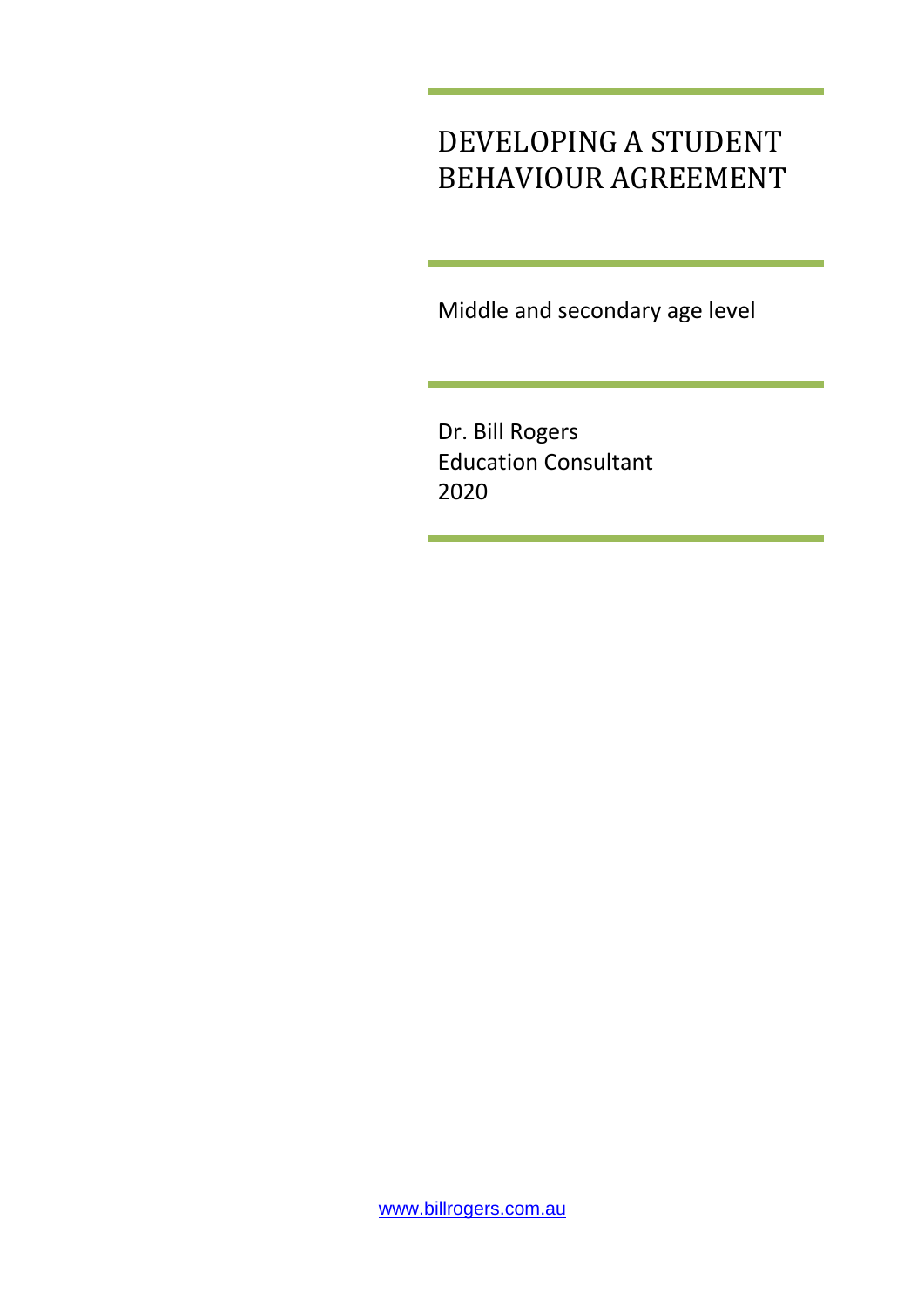# Developing a student behaviour agreement (middle and secondary age level)

#### Dr Bill Rogers Education Consultant

A 'student-behaviour-agreement' is fundamental to the establishment phase of the school year :- it is the outcome of a process whereby all students and all tutor/pastoral/home room teachers (or form teachers) discuss and develop *shared understandings about learning and behaviour* with their tutor group/home group. This 'agreement' is based on core rights and responsibilities expected of all members of the school community. The student-behaviour-agreement is a fundamental reference for all expected-encouraged behaviour in our students and all behaviour management and discipline for any adult leadership. This agreement is developed/discussed in the first meeting between tutor (form) teachers and their tutor (form) classes.

Within a whole-school approach to learning and behaviour it is important for all teaching staff to :-

- (i) Develop *shared understandings* (with their students) about the relationship of behaviour to learning, and to social relationships, with students within the form/tutor groups;
- (ii) Develop a published agreement *based on* (or *from*) such shared understandings.
- (iii) Develop this 'agreement' in the establishment phase of the year [in our first tutor / formgroup's meeting in term one].
- (iv) Focus on the core understandings, expectations and behaviours as they flow from
	- **shared rights**
	- **shared responsibilities**
	- **shared rules.**
- (v) All subject/class teachers utilise this *student behaviour agreement* within their behaviour leadership.

1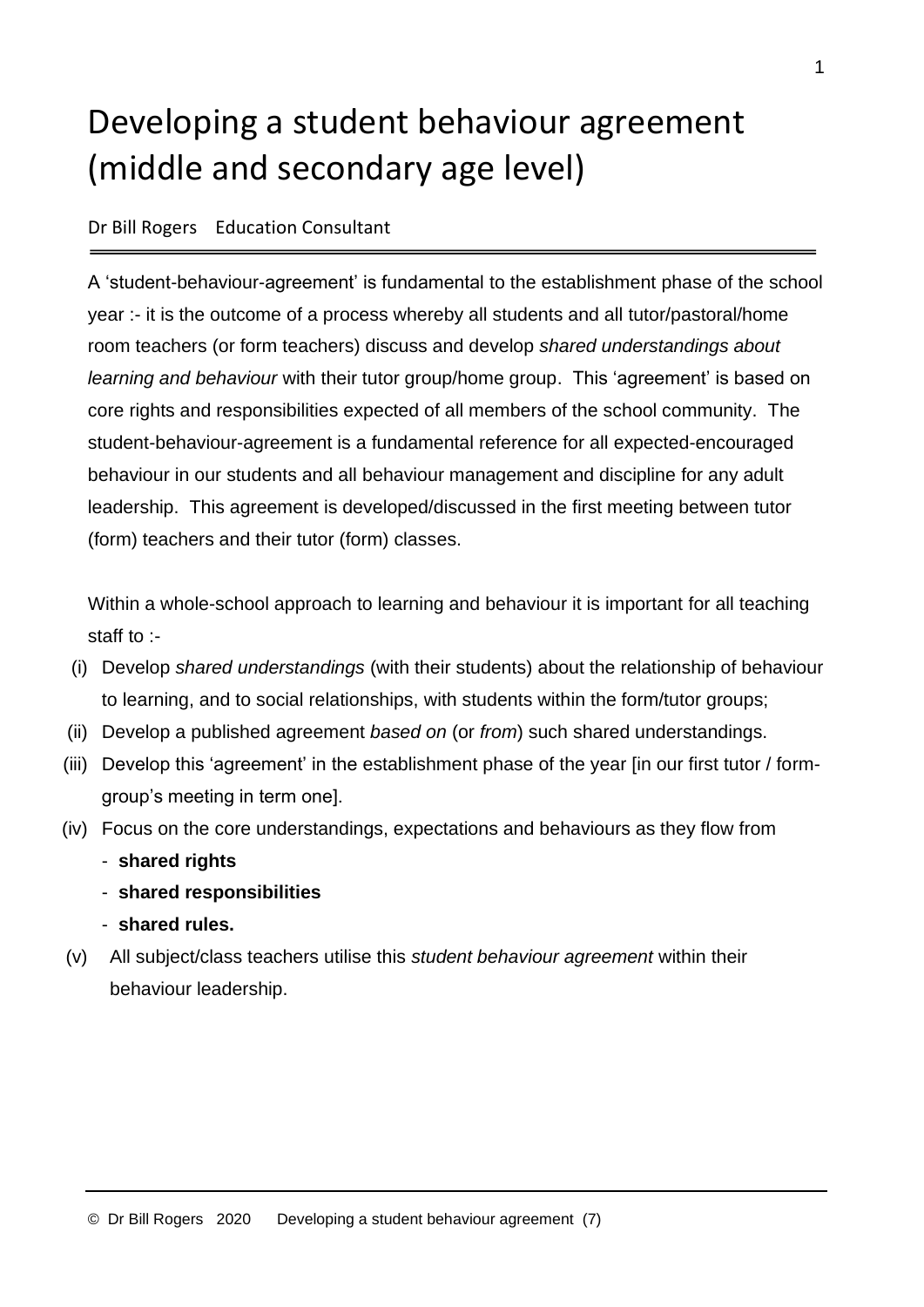### Developing a student behaviour agreement (S B A)

As noted above a SBA is a attempt to clarify *shared understandings* and expectations about behaviour and learning within a school community :-

(1) Central to such understandings are the *core rights* of the members of the school community. These rights form the foundation – and reference – for teacher leadership in the area of behaviour management and discipline. Whenever a teacher addresses unthinking, unhelpful, distracting, disruptive behaviours – *anywhere in the school* – they do so from these *core rights*. These rights are also central to students' understanding of behaviour within the school community (see over).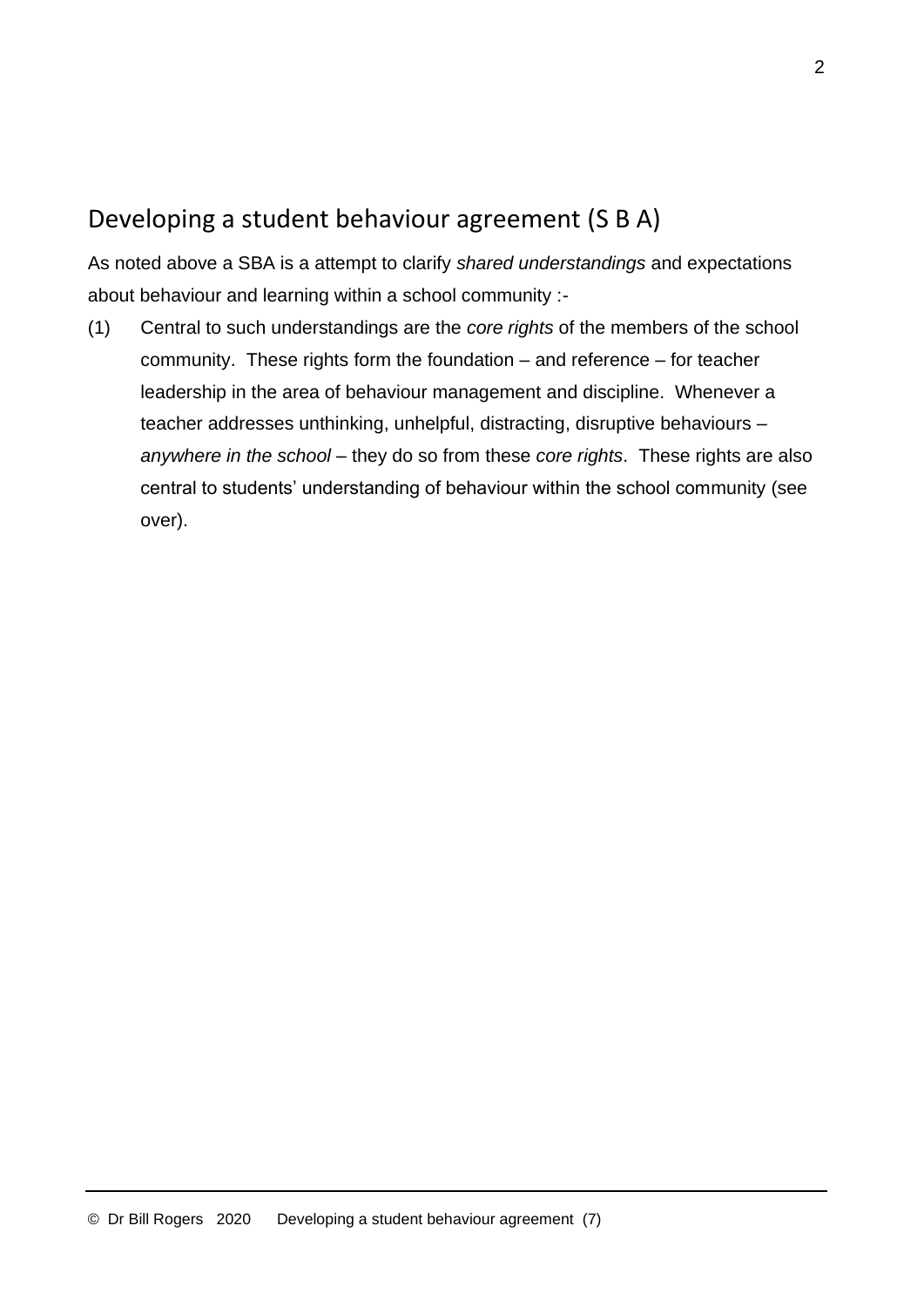## FRAMEWORK FOR STUDENT BEHAVIOUR AGREEMENT

#### OUR AIM IN THIS AGREEMENT IS TO ENABLE OUR STUDENTS TO

- : be *aware* of how their behaviour affects others' rights
- : consciously take ownership, and responsibility, for their behaviour
- : respect the rights of others (here in our school)
- : support positive relationships in our class group (and across the school)
- : support our learning together

The key areas of focus (below) are discussed with all tutor / form classes :-



Fig. 1. Student Behaviour Agreement : A basic framework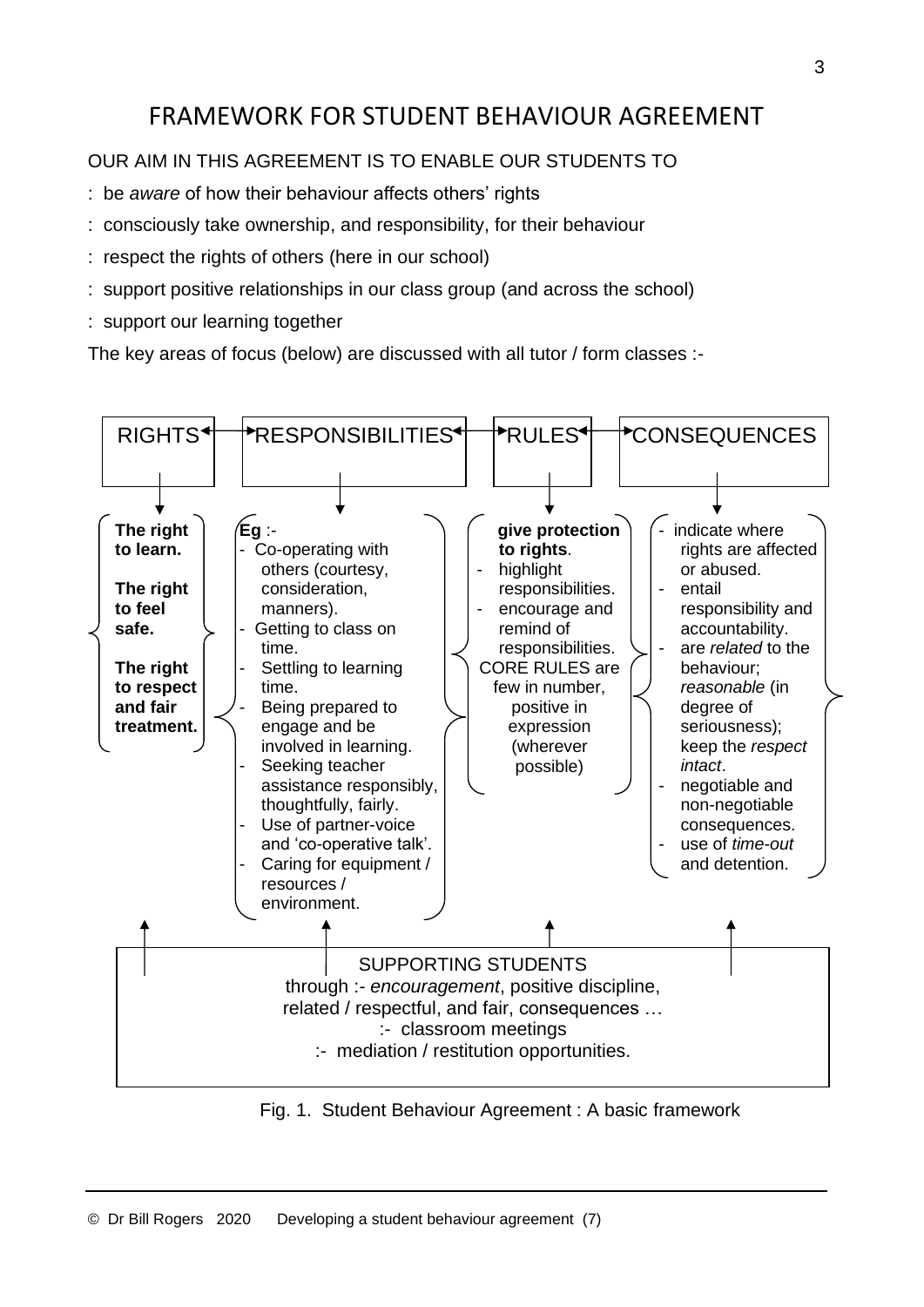#### **CORE RIGHTS (Non-negotiable)**

THE RIGHT TO FEEL SAFE : this right addresses not only one's physical safety, but one's psychological and 'social' safety as well. Behaviours such as 'putting others down', 'cheap shots', unreasonable teasing, name-calling, swearing *at* …, excluding others *on purpose*…, racist, sexist, homophobic behaviours are all behaviours that take away someone's right to feel safe. This right also addresses 'personal space' issues, gender awareness issues and *any* expression of harassment /bullying behaviours.

THE RIGHT TO LEARN addresses the 'learning culture' in classroom (and non-classroom) settings. Students have a right to learn without undue, unreasonable, and unfair distractions and diversions from others. Students also have a right to learn in a learning environment where their teachers do not create unnecessary anxiety or pressure through negative comparisons (with other students), overly negative feedback or lack of consideration of learning needs and learning 'styles'.

[Even a basic awareness of, and compensation for, different learning styles will assist in *engaging* – *and motivating* – our students as learners.]

THE RIGHT TO RESPECT / FAIR TREATMENT. As in the right to feel safe, this right addresses the way we interact with – and treat – one another. Basic respect (at least civility) is fundamental to creating workable, positive, cooperative and safe learning communities; we do not have to always 'like' someone to treat them with basic, fundamental, civility/respect. *This is a difficult but necessary* reality *of social relationships*. It is also crucial that all teachers, in all contexts, be consciously aware of how they model respect and civility to their students. Even when a teacher is communicating appropriate frustration (or anger) to students, their ability to assert, allow cool-off-time and repair and rebuild with students will all go a long way to keeping such respect intact without denying the necessity (at times) for assertive teacher discipline.

*Basic civility* includes teachers (as well as our students) using (and remembering to use) students' names; basic courtesies such as 'good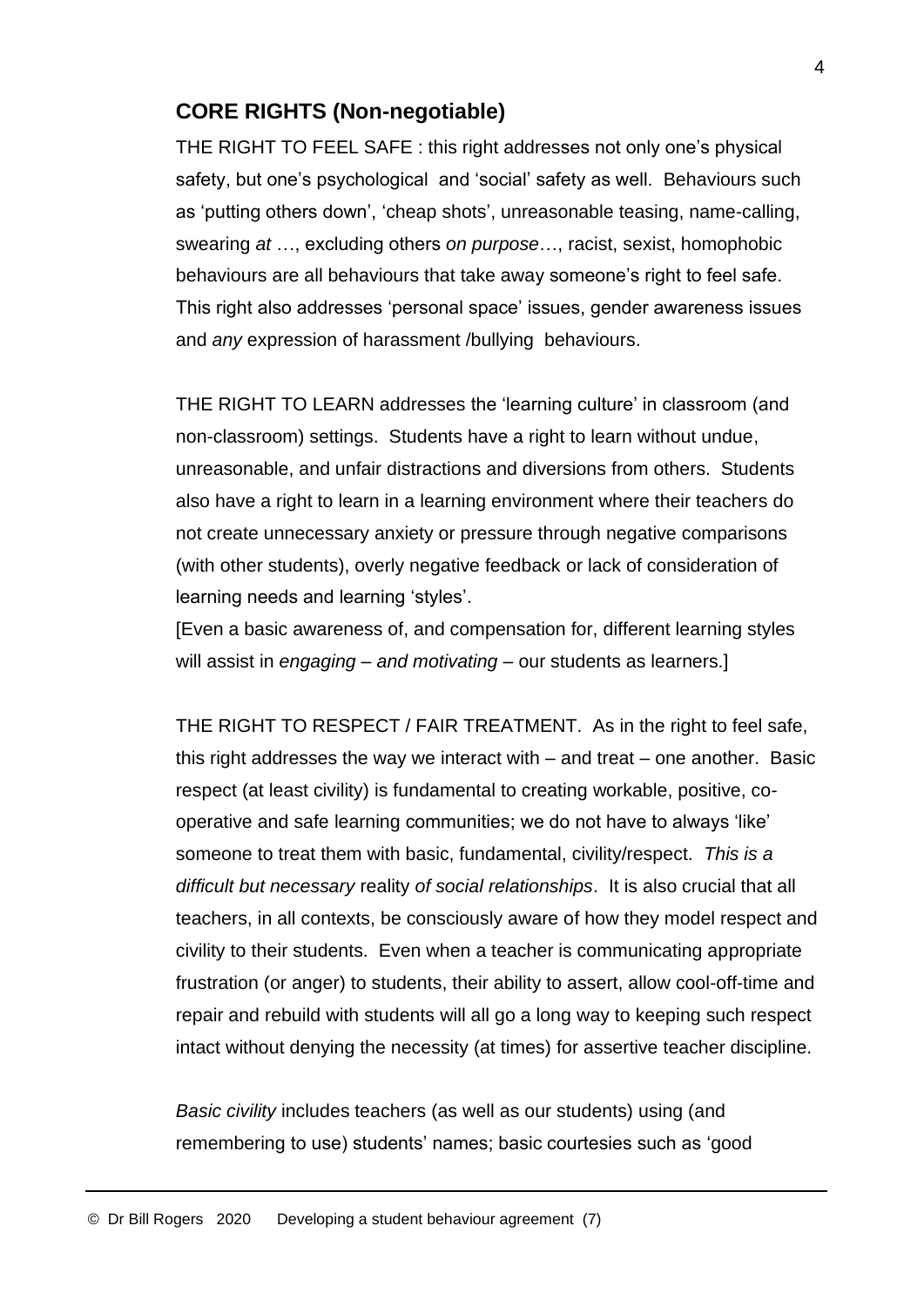morning' / 'afternoon' (to whole-class group …); basic manners such as 'please', 'thanks', 'excuse me' … eg : There are some teachers who will just come into a student's working space and simply take up their work, look at it, make comments, write in their workbook (without even a basic greeting and a courtesy such as "Do you mind if I …?")

We expect, remind, encourage and (at times) discipline, our students to use their manners. We too, as teachers, need to model what we invite, encourage and 'expect' in our students.

When we are engaged in corrective discipline and addressing behaviours such as lateness to class, calling out, butting-in, noise levels of groups (in our ontask learning time) … etc, it is important to remember to use respectful discipline language. We can all benefit from some professional reflection on our *characteristic* 'language of discipline' [see Rogers, 2011. See also notes : '*The concept of preferred practices within a whole-school approach'*, 2016 and '*Preferred Practices and core skills for school-wide behaviour leadership (brief summary ...)*' 2016].

#### **RIGHTS AND RESPONSIBILITIES**

(2) All rights imply – and 'entail' – responsibilities if those rights are to be *realised.* It will be important to discuss the relationship of rights-to-responsibilities with our students. Even some adults forget this moral and social correlation at times.

When discussing *basic* responsibilities with a group of students they will easily enable the 'whiteboard list'; they 'know' what the fair/'right' behaviours are eg : getting to class on time (bad-day notwithstanding); having necessary / appropriate equipment; hands up without calling out; listening when the teacher is speaking / teaching (even if the mind is blank while in the act of listening!); putting their hand up in class discussion (without calling out) so all students get a *fair* go in class discussions/listening to fellow students in whole class discussions; chewing gum, mobile phones, I-pods etc in the bag / locker … go away (basic respect). Beyond the basic and prosaic responsibilities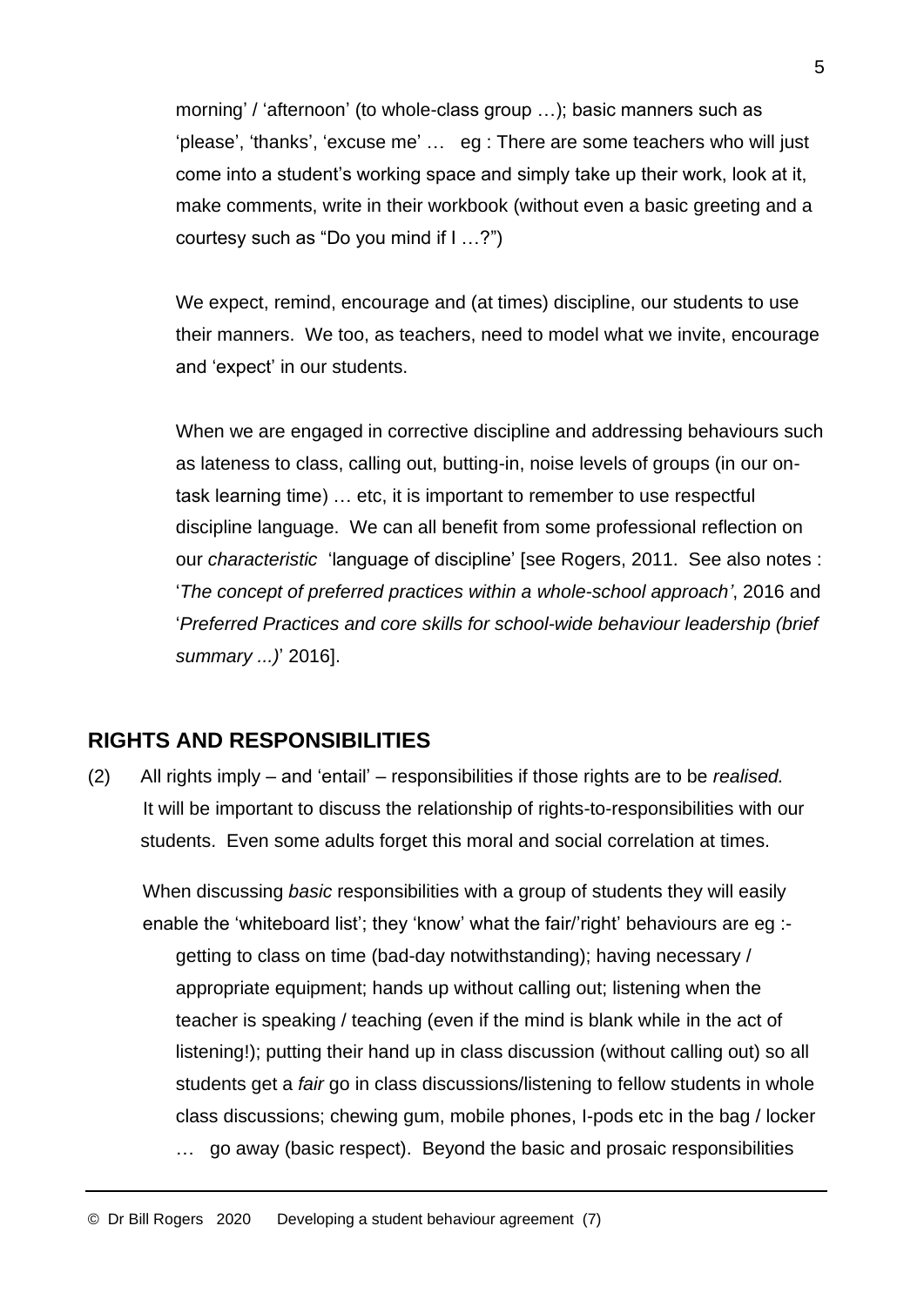students will also nominate:- caring for one another; listening to one another; turn-taking; no put-downs; manners ('please', 'thanks', 'ta', 'excuse me' when moving through personal space, ask before you borrow, return …); care for our classroom resources, environment … This doesn't mean (of course) that all students will always do this – *but they know what the right thing is* ...Caring for our classroom environment is also is a basic responsibility. I have taken classes countless times (at secondary level) where I have walked into the classroom only to find chairs / desks askew (or chairs on the floor!); residual litter; class sets of books all over the place; the whiteboard covered with other classes' work … It doesn't take much effort for *all* teachers to remind, and encourage, *all* students (in *all* classes) to **d.t.n.c.a.f.t**. :- "do the next class a favour thanks … straighten furniture, pick up residual litter …, leave considerately. Thanks folks*.*"

It is also reasonable (and fair) to expect students to have a considerate exit from their classrooms instead of racing out to 'beat the bell' .... In some classes, and year levels, it is appropriate that students be 'directed' to leave the classroom 'row-by-row'. Along with **d.t.c.a.f.t.** : do the cleaner a favour thanks (chairs on table, litter …).

When discussing *responsibilities* with our students it will help to consolidate the *core* responsibilities from those issues and understandings arising within the class group discussion. These **core** responsibilities will be accepted as fair and reasonable (at least in the discussion!) The way that all teachers (then) continue to encourage and address those responsibilities will determine how effectively such responsibilities are realised by students and how those responsibilities become reasonable, fair (and expected) learning habits.

Central to the establishment of positive learning communities (*classroom by classroom/ whole-school*) is the quality of teacher, leadership, discipline and the thoughtful use of encouragement and descriptive feedback in building positive behaviours across a school. (See Rogers, 2011 and 2015).

#### (3) **Rules give some protection to core rights**.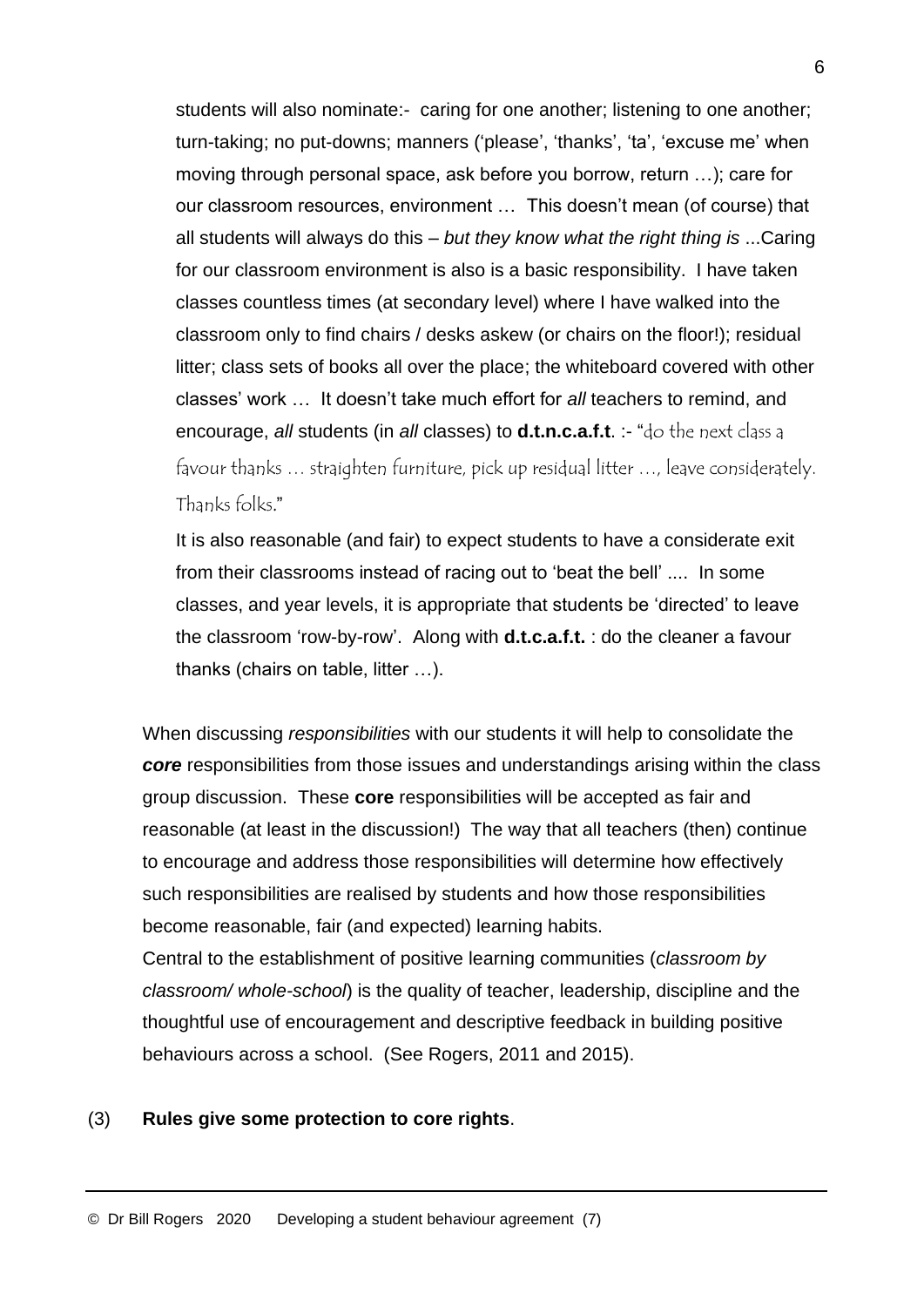Good, fair, clear rules *highlight responsibility*, give *direction* to personal and group responsibility and give a basis for school-wide discipline when rights are infringed, ignored or abused.

Rules need to be seen as purposeful (at least *reasonable).* It is important to explain to students the reason for a rule (avoid simply assuming).

Rules are better expressed (and published) using inclusive language where possible : 'we', 'us', 'our', 'all', 'everyone here', 'together ,,,'

When we exercise discipline – *within* the rules – our language of discipline is more positive, more invitational – if it utilises such inclusive language ie : "Justin ...

remember our class rule for ..." (This to a student calling out.) This 'simple' rule-

reminder is preferred (as discipline language) over " $Don \text{tan}$ " or "Why are you calling out ...?" or "You're not supposed to be calling out are you?"

It can often help to publish *core* rules on posters in the classroom (at any year

level).

Even '*Remember* to ...' is more positive and invitational than, '*Don't forget* to ...'.

In the example (over page) (Fig. 2.) the rule poster is a summary of a year level, shared, understanding about rights, responsibilities and rules expressed in a single poster addressing **learning**. See also notes : Rule posters at secondary level (on request).

The poster's heading highlights :

- **The right to learn**: WE ALL HAVE A RIGHT TO LEARN
- **How we learn well here** :- (our responsibilities to each other ...) means :-
	- getting to class on time,
	- settling quickly, 'relax' (in seat within whole-class seating plan); ready …, prepared, (to give our learning time a fair go),
	- hands up (without calling out or talking over others, butting-in, or private chats while a fellow student is asking a question or sharing an issue …),
	- FGFA (fair go for all),
	- how to get *teacher assistance* [ie :- *check* first yourself, then with a classmate (quietly); if you still need help write your name on the *teacher*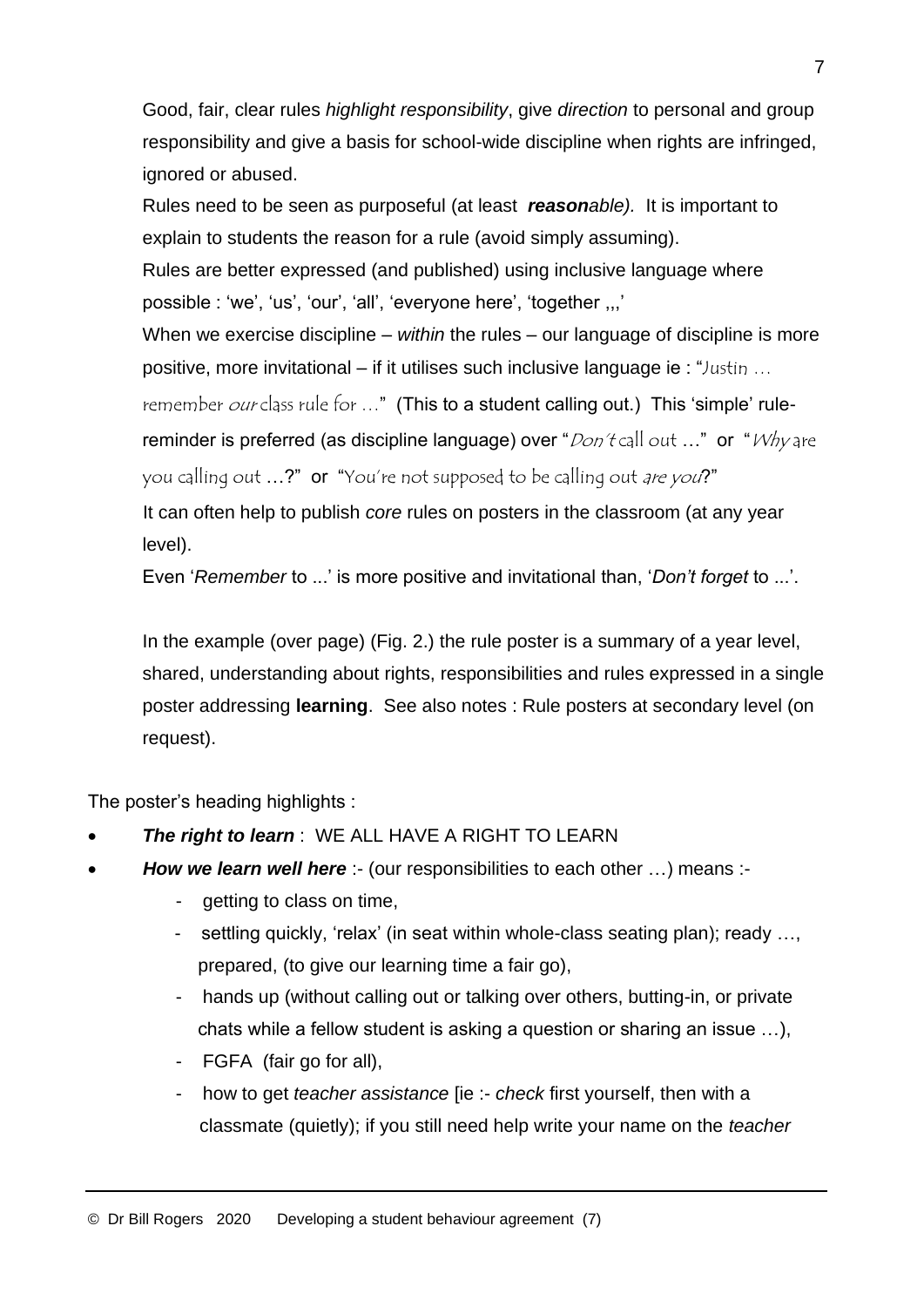*help board* (THB); go on with other *set work* while you wait for the teacher to 'conference' with you …].

Of course these rule-reminders – on the poster – are one 'side' of a two-'sided' (and shared) 'coin' – exchanged between teacher and students. One 'side' of the 'shared coin' entails student responsibility; and encourages student responsibility, the other 'side' of the 'shared coin' entails the teacher establishing, maintaining and encouraging the core routines to enable positive learning (in reference to the rights and responsibilities discussed earlier).

The viability of positive behaviour being realised within a class group depends on *how* the teacher c*haracteristically* encourages, and disciplines, within those fair rules.



Fig. 2. Rule poster

(FGFA = Fair Go For All THB = Teacher Help Board)

The poster is a whole-class *aide memoire* that refers backs to the student behaviour agreement (SBA) itself, within which the year group has discussed the right to learn : *without undue, unfair, unreasonable, unnecessary distraction / disruption.* The rule-poster does not need to attenuate the *qualifiers* (eg 'without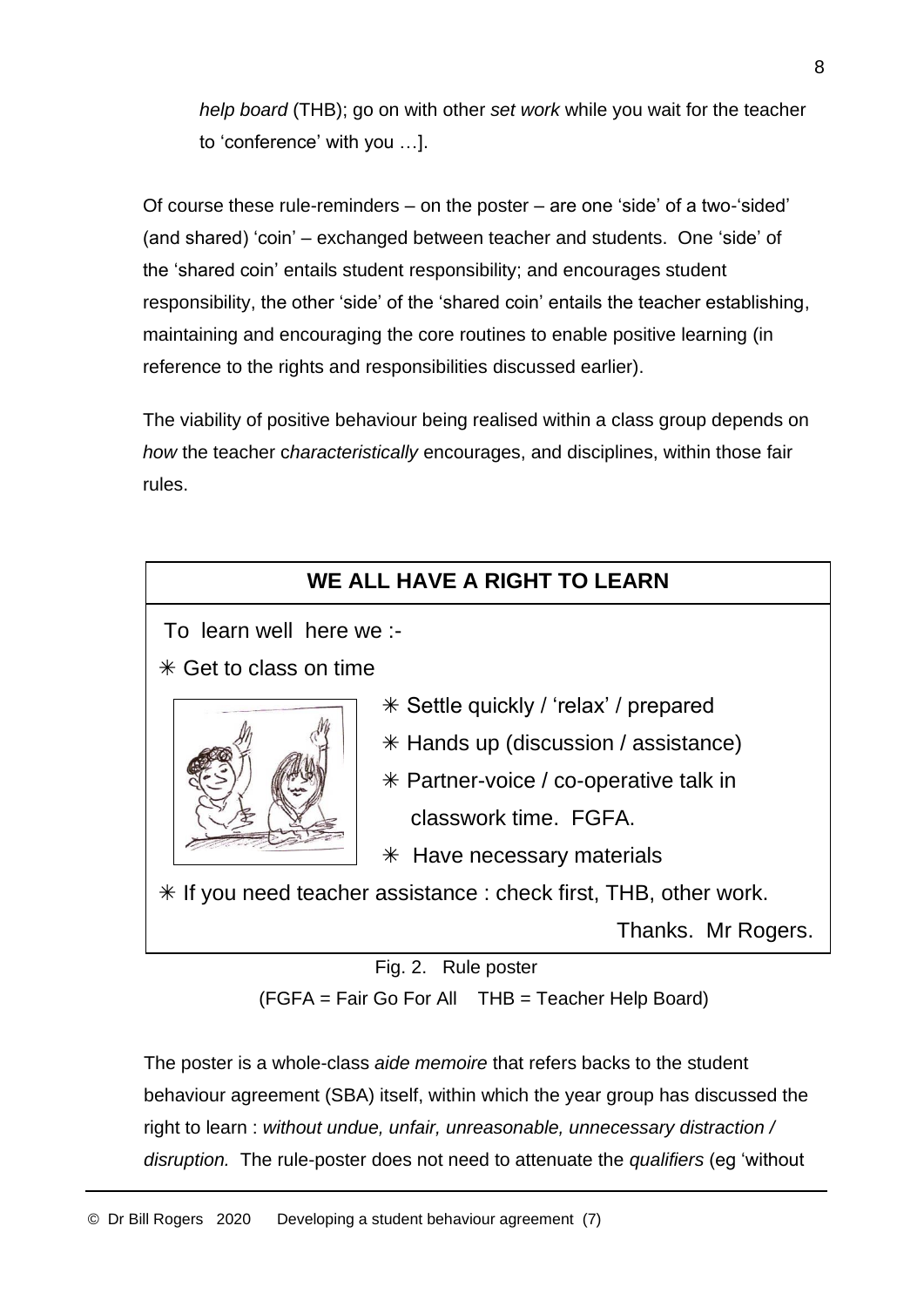unfair, unreasonable distraction …). As a succinct, *visible*, expression of the SBA it doesn't list 'all' the expressions of fair behaviour, just the *key* (shared) understandings and expectations relevant to the right, the rule and its responsibilities.

*nb* When the poster refers to 'relax' that implies … '*without* heavy seat-leaning, being overly-comatose, (etc)'. When the poster lists the word *prepared* (as a verb) it implies students are prepared to contribute in class discussions (not forced but prepared to contribute as they feel comfortable).

When the poster refers to 'partner-voice' it refers to the shared understanding / expectation – previously discussed – about what partner-voice implies (eg : 'quiet', 'softer' voices, a voice that 'doesn't need to travel far' … the classroom isn't a playground so we do not need to use a footy/soccer voice (!) (unless it is necessary – say in a drama classroom).

'Co-operative talk' refers to the nature, and kind, of talk that focuses on the work we do together in class time, and supporting one another in our learning (as distinct from, merely, 'social time' outside of class time).

#### (4) **Consequences flow from choices we make about our behaviour**.

This is not always a 'simple' cause-effect relationship about consequences that students immediately appreciate. It can help to raise this issue with our students :-

"*Sometimes it doesn't seem that we make 'choices' we just do 'behaviour' : we call out; we forget to put our hand up and wait our turn (do we really 'forget'?); we fiddle (a bit too loudly) with our pen, (or water bottle, or pencil-case or mini skateboard or toy) – while the teacher is explaining something; we butt-in while a fellow-student is making a point in class discussion; we make a 'put-down' comment about a fellow student – about what they said in a class discussion – and we may not have thought that we were 'putting-them-down' … we may have thought we were being 'funny' or 'smart' ... Sometimes we behave in unhelpful ways because we are tired, bored or hungry.*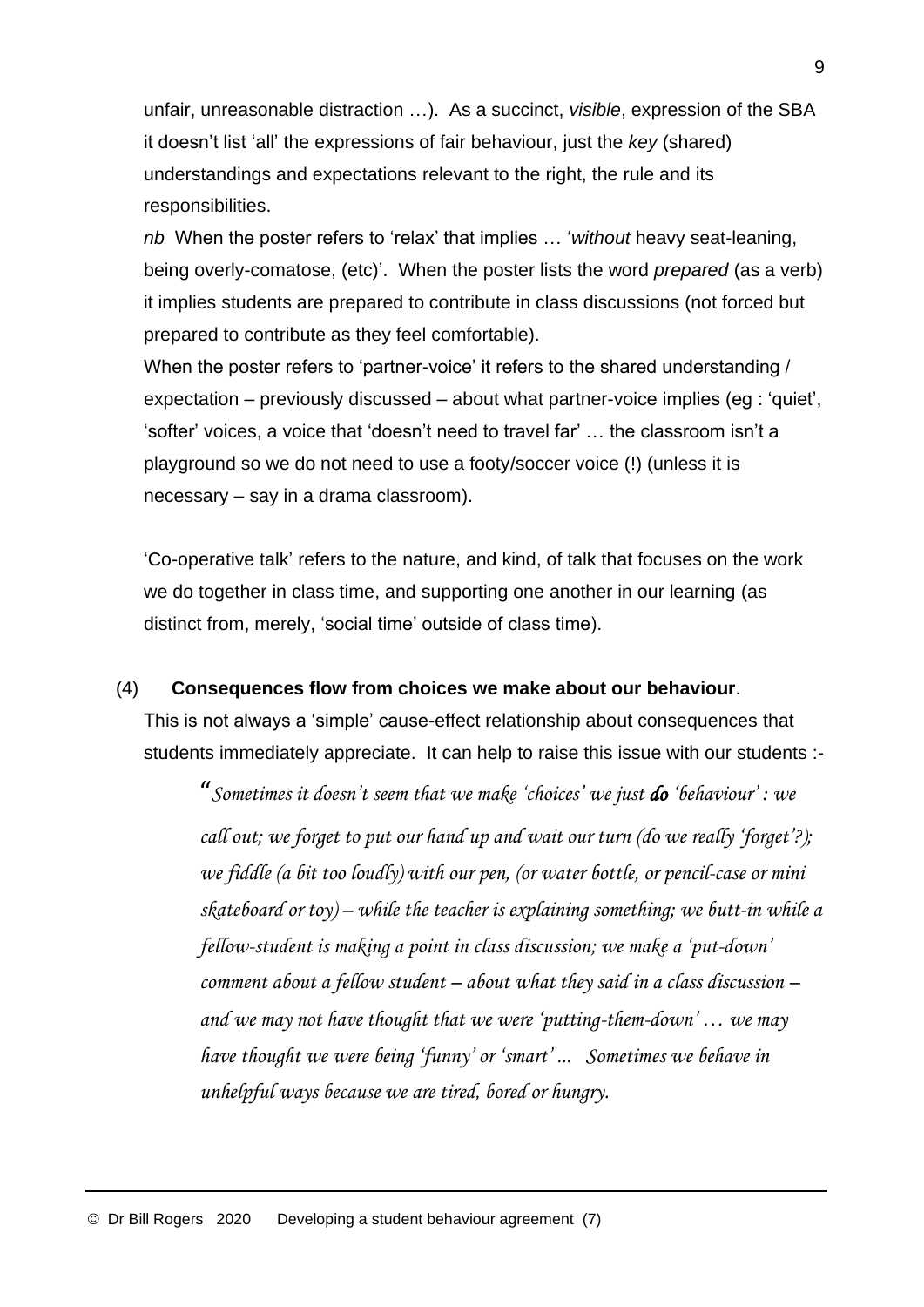*Sometimes – of course – we do consciously behave in ways that don't consider others' feelings and needs. We behave in unfair ways, and unacceptable ways because we want others in class to 'notice us a lot'; to 'laugh at us'; to get others to think we're 'special'/different/better /more powerful than others … We all want to belong in our own way … It seems hard, sometimes, to realise how important it really is to 'belong' in thoughtful, helpful, co-operative ways that do consider others' needs and feelings as well as our own. Sometimes we are tempted to think we're 'extra important'; that we can 'do what we want and no one can really stop us …'; sometimes we might not even care (!) But our behaviour is our responsibility, and our behaviour always has consequences – for ourselves and our classmates, our teachers (even our parents). It affects how well we can work together, feel good about ourselves and feel safe here …*"

Students understand these conceptions and realities about daily behaviour at school; a class discussion can help re-affirm and re-appraise these conceptions and understandings. Students also (generally) understand why a school has behaviour consequences for more serious behaviours (sometimes they interpret them as 'punishment'). What is important is that students see consequences in a *relational* way; connected to how others' rights are being affected (even abused); rules being broken are rights affected, ignored or abused.

An important key to establishing consequences – as teachers – is to remember that a behaviour consequence should :

• *Relate* – in some way – to the disruptive behaviour. For example, none of us (as teachers) use the writing of 'lines' any more for that reason (write out 500 times "I must not be stupid in class …" That's what we got at school in the 1950s/1960s/and 1970s). We often, however, use *a right of reply proforma* – where appropriate – as part of consequential discipline where students have the opportunity to write down :- W*hat happened?* (to cause them to be, for example, 'in detention'); *What rule or right was affected / broken?* (by their behaviour);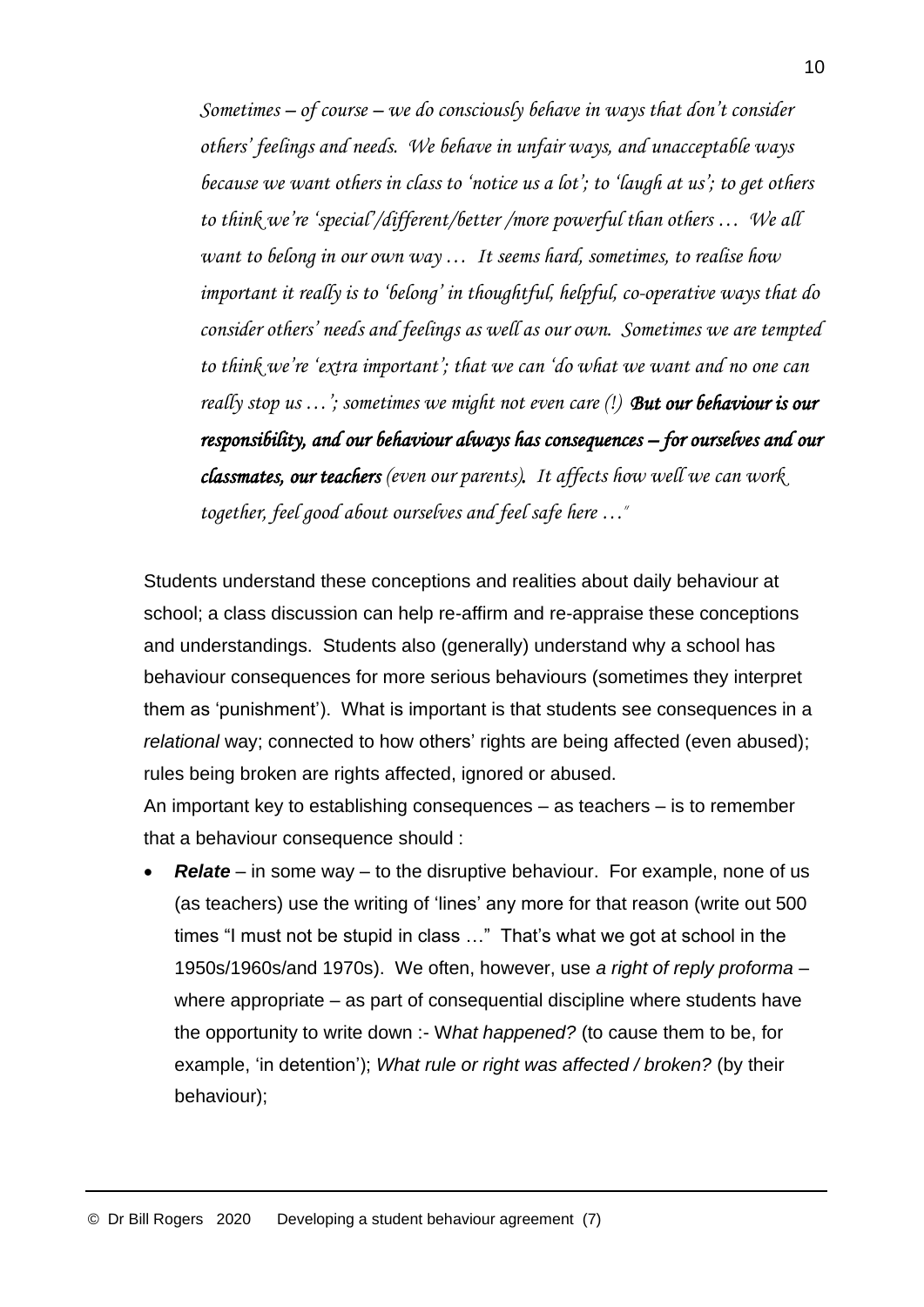*What's your side of the story*?(How do you see the situation? – the right of reply ...); *What can you do to fix things up … change … things? How can your teacher help?* (See the in-service notes : *The Establishment Phase of the Year*, 2016).

- Consequences need to have a *degree of seriousness* / **and be reasonable** in the kind of consequence applied; there's a big difference between the kind of 'consequence' we would give for calling out several times in class, or being late, or homework not done … and, say, a bullying incident. The consequences vary significantly related to the *degree of seriousness* about the behaviour at issue and the way in which rights have been infringed or abused. Students need to see the 'moral weight' in the kind and degree of behaviour consequences utilised by their teachers.
- **Keep the respect of the student intact**. There is no place for keeping a student back after class, or 'in detention', and *then* speaking to them in unthinking, mean-spirited, petty, arrogant ways. " … I'm sick and tired of your stupid behaviour! You *never* listen; you're wasted space here …" (*ad nauseum).* Such behaviour is unacceptable, unnecessary and unprofessional.
- When we speak with students in such contexts we need to allow some **appropriate right of reply**, while *still* exercising the consequential follow-up and follow-through. We should also refer back to the SBA (as is relevant) as affected by the student's behaviour (see *Establishment Phase* in-service notes, 2019\*).

Behaviour consequences are – thus – directly related to the rights and responsibilities within the SBA.

It will help to discuss with students the difference between 'negotiable' and 'non-negotiable' consequences.

Most consequences are 'negotiable' *in the sense* that individual teachers will work through with students what needs to happen *as a result of their* inappropriate, or disruptive, or rights-infringing *behaviour(s)*. They will negotiate in the sense of an 'after class stay-back session', or more extended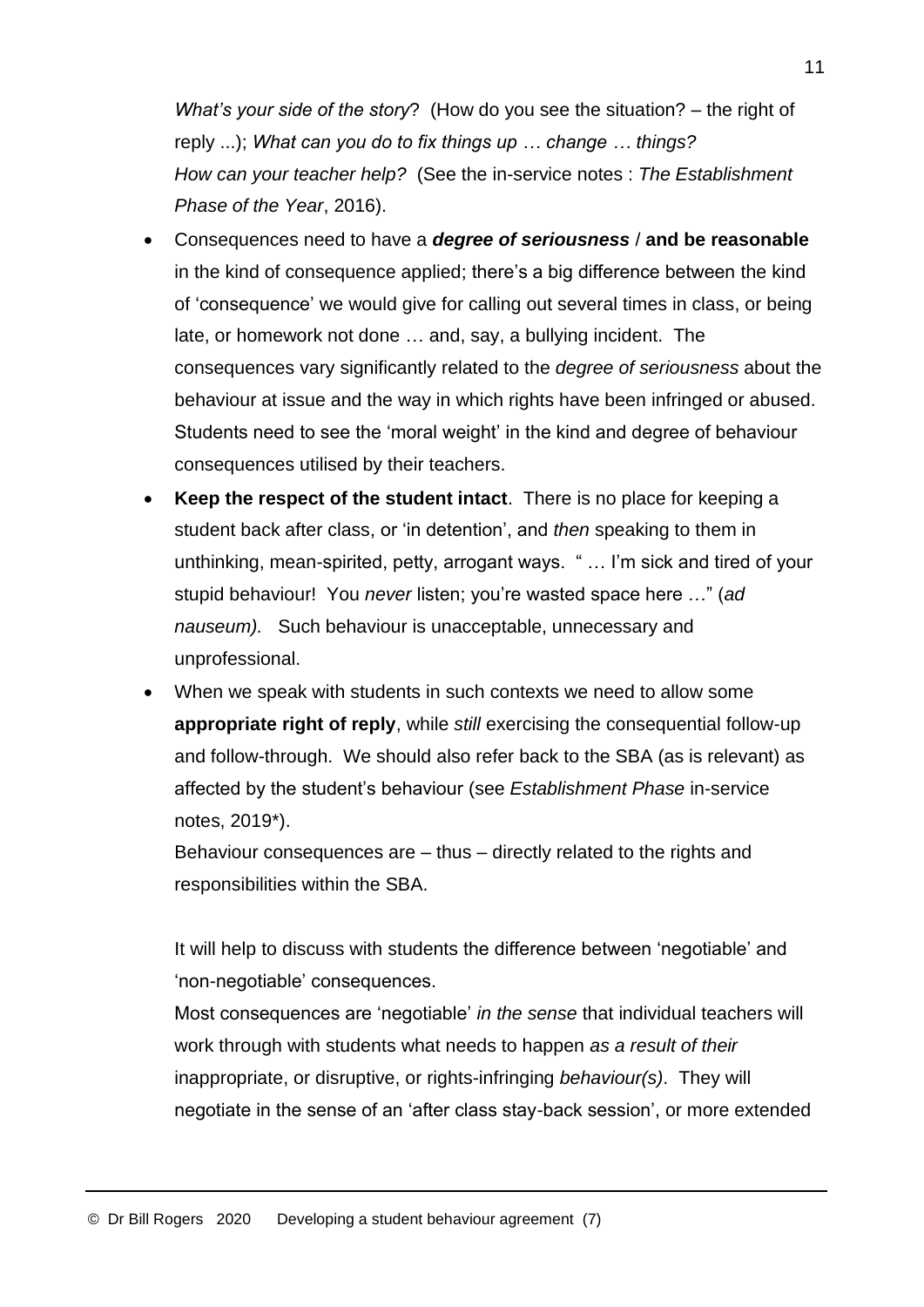behaviour interview, where the teacher talks the issue through with the student, or a short lunch-time detention, or (perhaps) a more 'formal detention'. The degree of 'negotiation' – in such consequences – will vary, of course, but will focus on the questions noted earlier such as :- What happened?; What right, or rule, was affected by your behaviour?' What is your understanding of what happened?; How did it affect others?; What can you do, now, to 'fix' or 'change' things, ,,,? How can I help ...?

The degree of 'negotiability' *always* refers back to the rights affected by the student's behaviour. We seek to engage a restitutional process not (merely) a punitive process.

Teachers, as part of their 'classroom discipline plan', will make it respectfully clear to their students that "If you make it difficult for others in our class to learn here, to feel safe here, to have fair respect and fair treatment here you will be reminded of our rules; you may be asked to work away from others; you may be asked to take 'time-out' (away from our class group). You will always have the right to discuss your behaviour with your teacher/s in non-class time …"

**Non-negotiable consequences** refer to behaviours such as :-

- repeated disruptive behaviour in class (behaviours affecting others' rights to learn or feel safe).
- *- Any* hostile, threatening, aggressive or violent behaviour in / or out of our class/use of any weapons/violence.
- *Any* bullying/harassment.
- Drugs, (including smoking).

All of these behaviours occasion some form of **immediate** and **nonnegotiable**, consequence ranging from time-out to suspension; *temporary* exclusion (from class groups, or even social play) *within school,* in-school suspension or exclusion from school (at home) – through to permanent exclusion.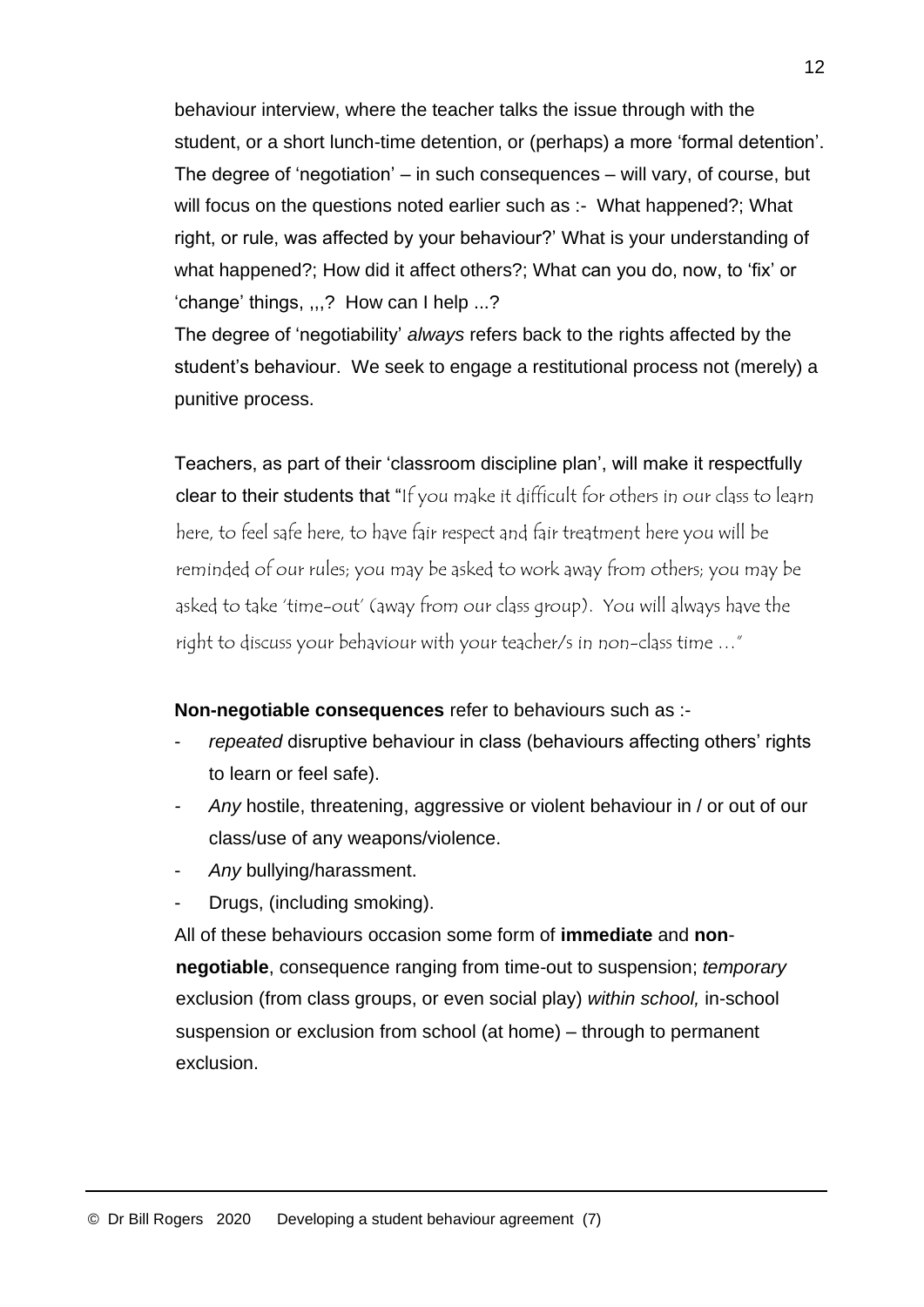Students will generally 'wear' the consequences of their behaviour if they know (in advance) that any consequences will be fair and will be carried out with as reasonable a consistency as we can (as they relate to our fair rights and rules in the SBA).

# **Developing a Student Behaviour Agreement with a form / tutor groups / pastoral groups / home groups**

In developing an SBA with our tutor / form group we will (as teachers) need to consider how to present the core ideas in our first form/tutor meetings. (see Fig. 1.)

- :- RIGHTS AND RESPONSIBILITIES and how they relate to each other.
- :- How RULES are there for *everyone's* benefit; 'to give everyone a fair go'.
- :- How CONSEQUENCES are the outcome of our 'choices' and our actions. We are responsible, and accountable, for our choices and actions. This is life. There is a fundamental sense of justice here, if (and when) the consequences are administered *fairly* and *reasonably* and *respectfully*.
- :- Working with students to seek repairing/rebuilding and restitution beyond consequences wherever possible.

The *core* rights (pp  $1 - 4$ ) are non-negotiable and always entail responsibilities eg :- we all have a right to have 'our person' and 'our property' respected. Whether we enjoy that right depends on others – around us – being responsible in relation(ship) to us (and our property and our environment). We can't really have *one* (our *right* to something …) without the *other* (our responsibilities to others) so they can enjoy those rights – *their* rights; our rights.

Even our '*self-rights'* (the right to 'relative good health') entail obvious responsibilities ('Ouch my tooth! I knew I shouldn't have kept drinking that sweet lemonade, those rubbish energy drinks and eating those hard lollies… and then doing nothing about basic dental hygiene. Ouch!')

Students are used to the language of rules from a very early age (at home, in sporting clubs, on the road, even in board games …). A reference to this – in whole group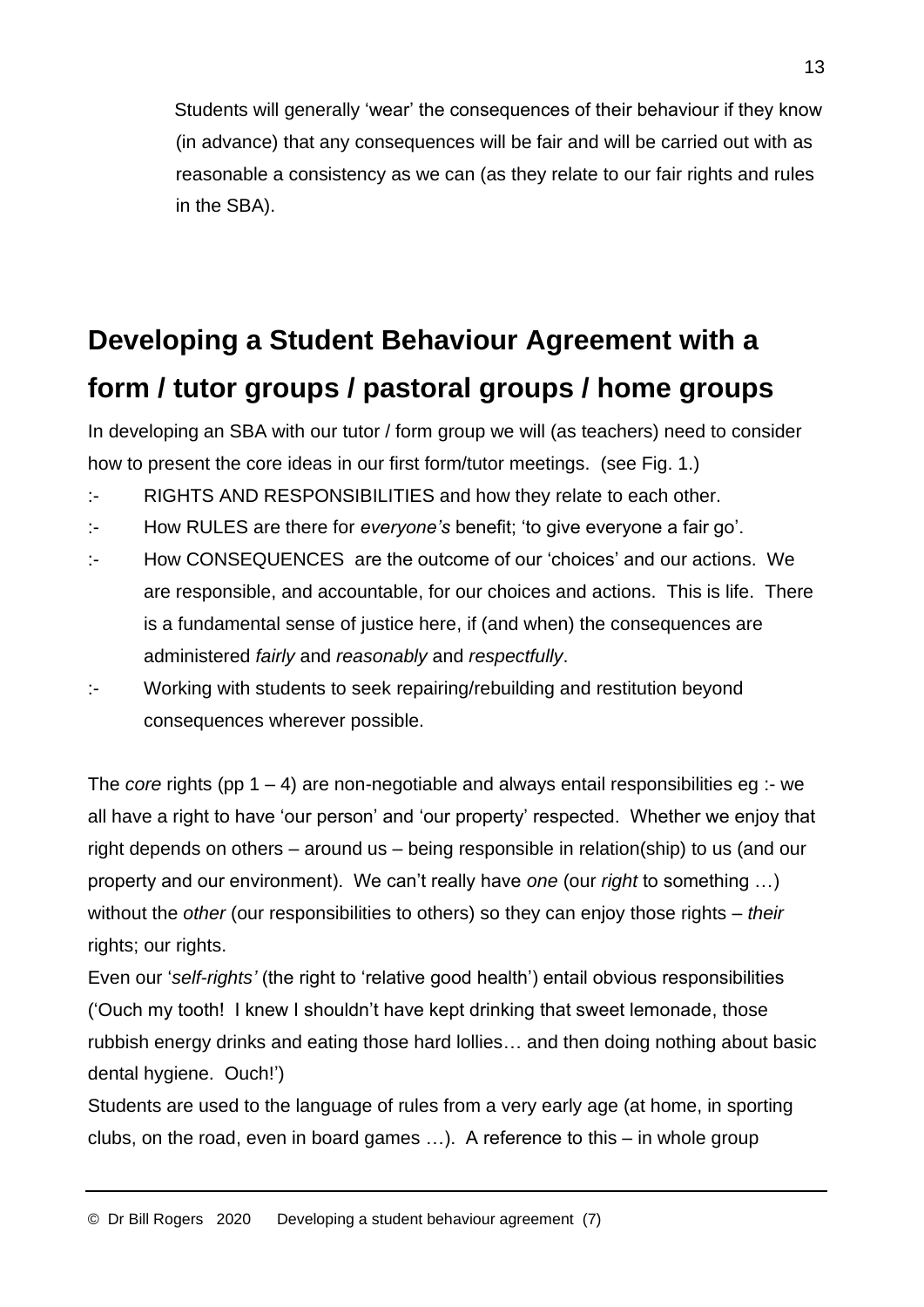discussion – can assist younger students to appreciate the 'why' of rules; the need for protection of fair rights, and common reminders about responsible behaviour. What makes a good / fair rule?

What would happen if we didn't have rules? (say in a board game, on the road, in football / rugby / cricket / in a courtroom …(?) ) What (sometimes) happens *even when we do have rules* in soccer, football, cricket?!

Some rules are non-negotiable (they are made *already* on our behalf) and some are semi-negotiable; dependent (always) on protection of core rights.

The *degree* of dialogue and discussion within these core themes of the SBA (rights, responsibilities, rules and consequences – see Fig. 1) depends in part on the 'comfort' of the form/tutor/pastoral teacher in conducting such discussion and in part on the age of the students.

### General discussion

I like to begin *any* discussion of *rights*, *rules* and *responsibilities* with a reference to why we're all here, together, in the first place.

Beyond our first, immediate, settling in (on day one as a form / tutor / house group) it will help to reaffirm with our students that :-

" ... we all share the same reason – and necessity – for *being here together* every day. We come together as a *special kind* of community; a learning community. Of course we spend a lot of time 'socialising' with friends (hopefully mainly out of classroom time), but together in here (in our classroom) we seek to build a co-operative teaching and learning community. We share the same place, space, and learning activities. We also share the same feelings and needs  $-$  all of us...

Being aware of our rights and responsibilities means we are aware of our feelings, needs and relationships here … We are aware of the impact of our behaviour on our fellow students (and teachers) ..."

From here, the tutor / form teacher can begin to emphasise the core, *non-negotiable* rights *we all share* here in our school; in our class together and the kind of responsibilities those rights entail.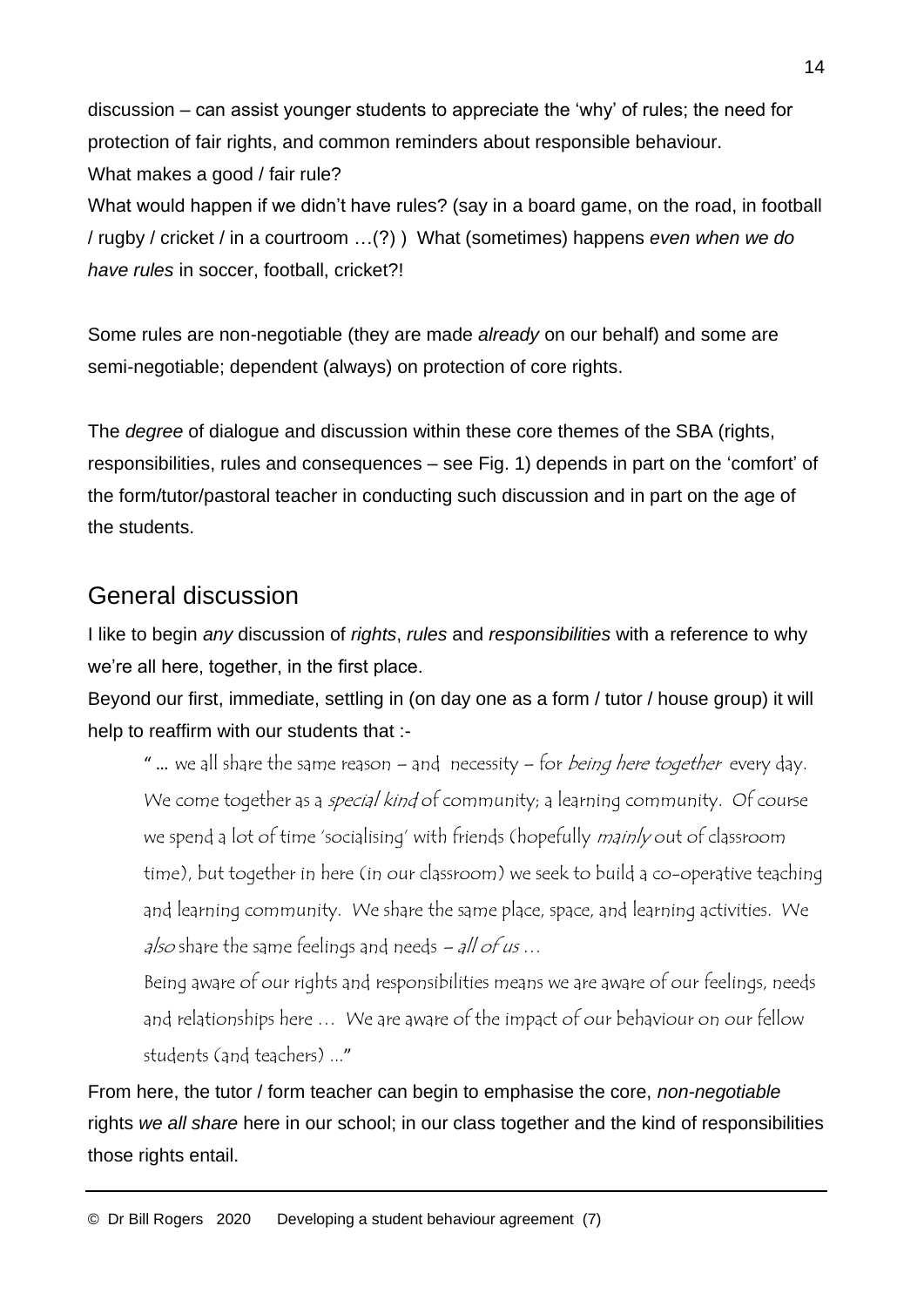As a visual learner I appreciate simple posters and key words as an *aide memoire,* so I like to have the key, *core,* rights listed with the key points underneath and use that as a basis for group discussion with the group. (See Fig. 2).

Some teachers prefer to discuss the rights and responsibilities with their tutor groups as a more 'formal' exercise, with a printed sheet attenuating the *core rights* (and what they mean); the *core responsibilities* (and key, essential, examples of such …); the *core rules* (and the elements of the rules) and the *core consequences* (and key examples).

I believe it is important to discuss – as a collegial team – how we can more effectively develop this **student behaviour agreement** through some shared student-teacher dialogue (or at least discussion) with each of our form / tutor groups. It will be important to allocate a full class period for form / home group tutors to develop the SBA approach in the first meeting, first week, term one. This is crucial in the first year of high school. With years 10-12 a *review discussion* on this issue is still very important.

Some 'form' teachers find it helpful to have a 'lesson-plan format' for developing the SBA with their 'form' [year / tutor/ 'home' groups]. This approach supports form/pastoral/tutor teachers who may not find whole-class discussions particularly 'easy' or 'comfortable'. In some schools the SBA is simply a formal expression of shared expectations. If this is the case in your school, *at the very least* give the students an opportunity to discuss, ask questions and clarify the SBA so that it is more than a mere *printed fait accompli.* It obviously needs to be more than merely a printed page or two in the student diary!

I would encourage colleagues to reflect on how they will utilise that first meeting with their tutor / form group with respect to the concept, purpose and usage of the SBA.

### Subject teachers

Subject teachers obviously do not develop an SBA with each class group; they will, however, *refer to it* in their first session (with each class) as a reference point for shared understandings about behaviour and learning. The rights/rules posters help here.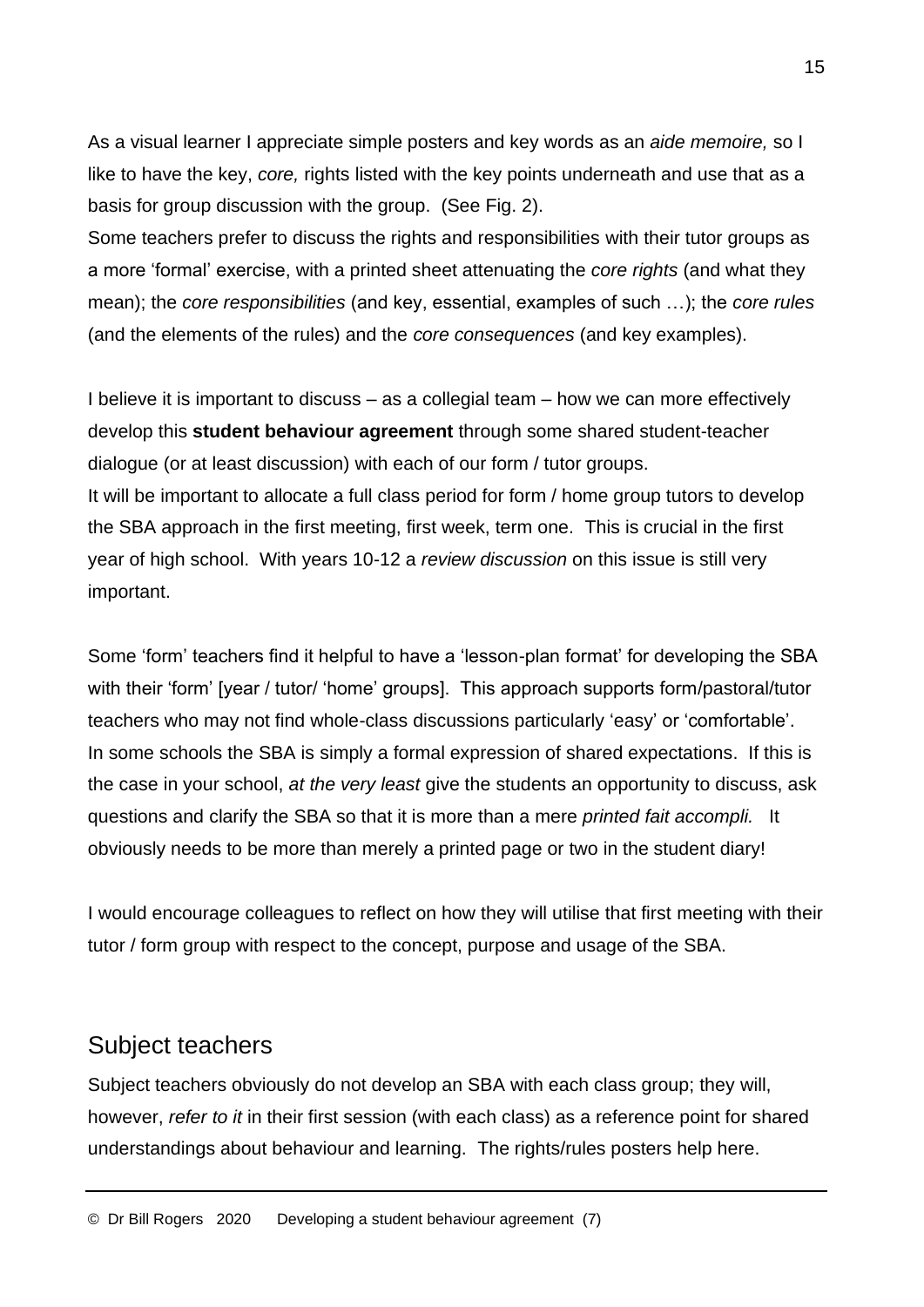Teachers will also obviously need to *contextualise rules* eg : in art / textiles / materials design tech. / I.T. / science / drama / food technology, wood design / automotive workshop classes … In these learning areas, rules will need to be more focused on aspects of safety, reasonable movement … how to fairly get teacher assistance in a busy woodwork class etc. Though in any class and in any setting in a school *any* rule will derive its focus from and seek to protect the core rights (safety/learning/respect and fair treatment of one another).\*

The *Student Behaviour Agreement* – though – is relevant at every year level, every age, every class group as it forms that shared understanding about behaviour – and learning – across the school community.

\_\_\_\_\_\_\_\_\_\_\_\_\_\_\_\_\_\_\_\_\_\_\_\_\_\_\_\_\_\_\_\_\_\_\_\_\_\_\_\_\_\_\_\_\_\_\_\_\_\_\_\_\_\_\_\_\_\_\_\_\_\_\_\_\_\_\_\_\_

Dr. Bill Rogers is a teacher, education consultant and author. He conducts in-services and seminar programmes across Australia, New Zealand, Europe and the U.K. in the areas of behaviour management, effective teaching, stress management, colleague support and teacher welfare. He has also worked extensively as a mentor-coach in classrooms; team-teaching in challenging classes in Australia and the U.K. {He is a Fellow of the Australian College of Educators and Honorary Life Fellow of Leeds Trinity University and Honorary Fellow at the Graduate School of Educators, Melbourne University}.

#### **Key References :-**

See - ROGERS, B. (2006) *Behaviour Management : A Whole School Approach* Scholastic Australia : Sydney. (2<sup>nd</sup> edition 2006). - ROGERS, B. (2011) *You Know the Fair Rule and Much More …* 3<sup>rd</sup> Edition Australian Council for Educational Research Camberwell, Victoria. (In the U.K. Paul Chapman, London). - ROGERS, B. (2015) Classroom Behaviour 4<sup>th</sup> Edition Sage Publications London. - ROGERS, B. (2002) *Teacher Leadership and Behaviour Management*  Published in the U.K. by Sage Publications. Available in Australia from *Footprint Books* [www.footprint.com.au](http://www.footprint.com.au/) {This text is primarily for senior staff ...}